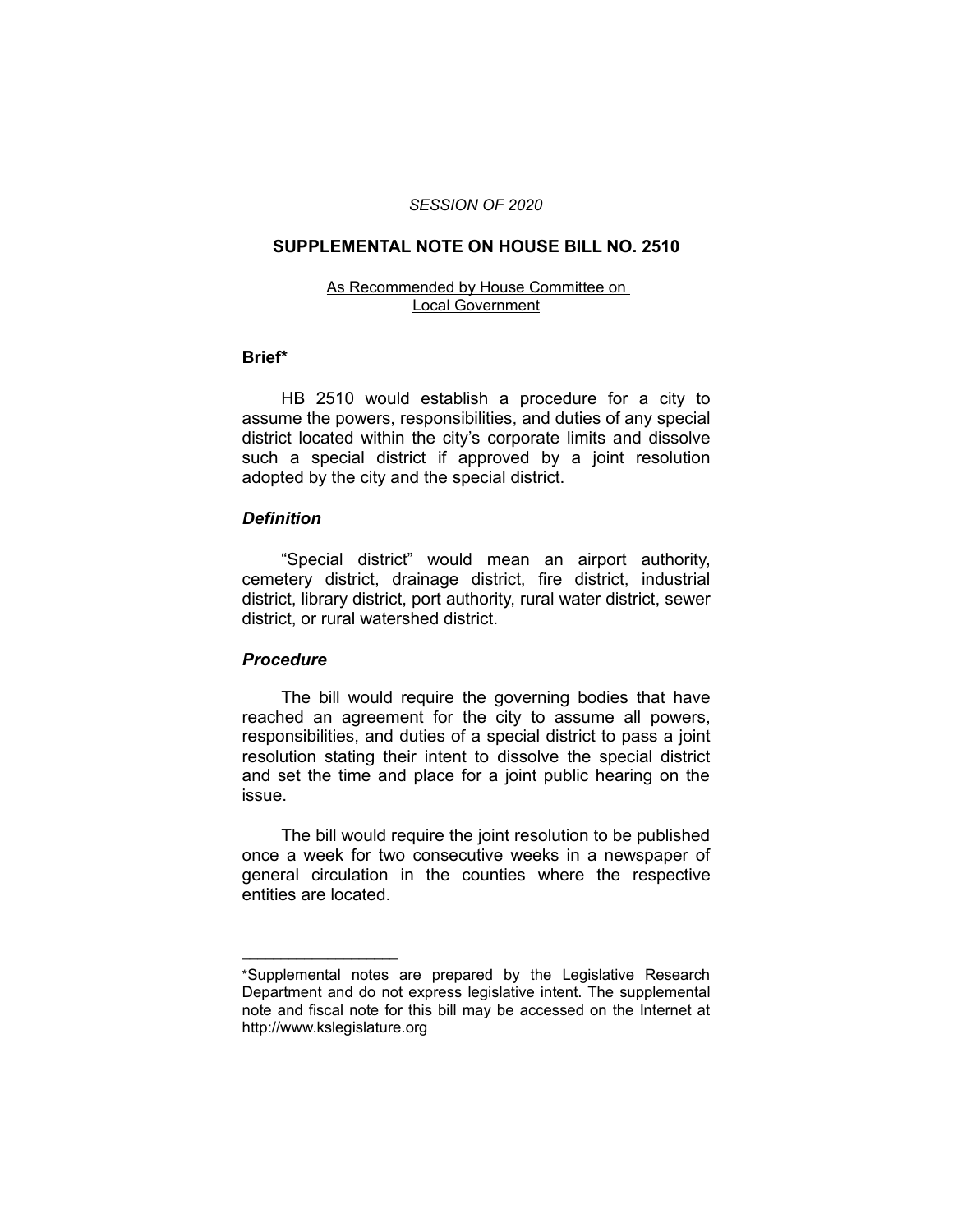The bill would require the governing bodies, after the public hearing, to decide whether to proceed or abandon the proposed dissolution and assumption of powers and responsibilities. If both governing bodies decide to proceed, evidenced by formal action of each body, the city would adopt an ordinance dissolving the special district and assuming all powers, responsibility, and duties of the special district. The special district would be considered dissolved on the effective date of the ordinance. The bill would require a copy of the ordinance be provided to the county clerk.

The bill would prohibit the special district from issuing new debt without first notifying and receiving approval from the governing body of the city once the joint resolution has been passed by the governing bodies.

## *Successorship*

Upon the dissolution of the special district, the bill would transfer to the city all property of the special district subject to any valid leases or agreements. The city would be responsible for the payment or retirement of any special district debts and obligations and all district property, funds, and assets would be vested in the city.

The bill would make the city the successor in every way to the powers, duties, and functions of the dissolved special district, and every act performed in use of such transferred powers, duties, and function would be deemed in the same force and effect as if used by the special district.

The bill would give the city legal custody of all records, memoranda, writings, entries, prints, representations, electronic data, or combinations of any act, transaction, occurrence, or event of the dissolved special district.

The bill would authorize the court to allow suits, actions, or other proceedings maintained by or against the successor of the special district, or any officer of the special district, either prior to the special district's dissolution or in relation to